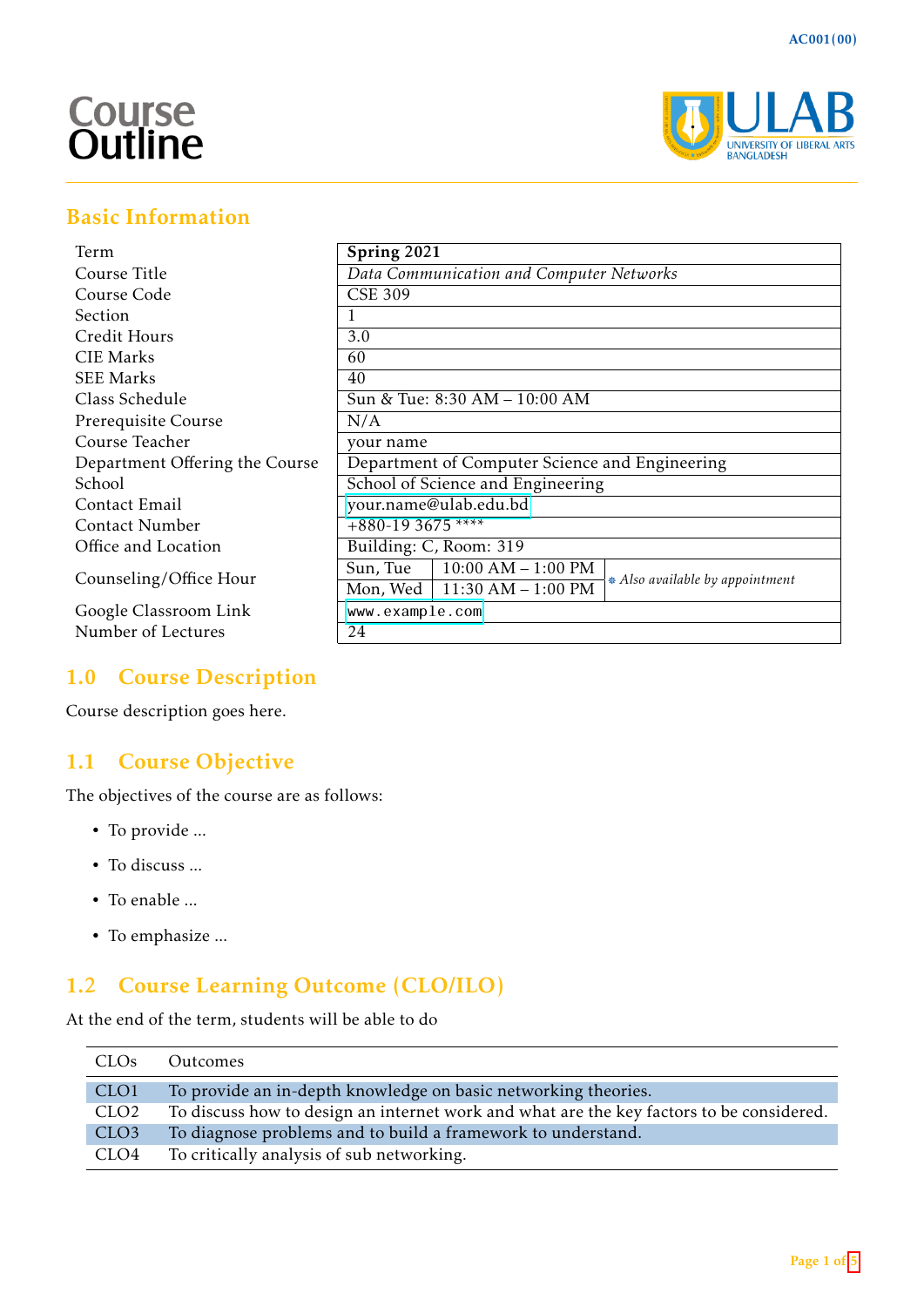# 1.3 Mapping of Course Learning Outcomes to Program Learning Outcomes (PLO/PO)

| <b>CLOs</b>      |  |  |  |  | PO1 PO2 PO3 PO4 PO5 PO6 PO7 PO8 PO9 PO10 PO11 PO12 |  |
|------------------|--|--|--|--|----------------------------------------------------|--|
| CLO <sub>1</sub> |  |  |  |  |                                                    |  |
| CLO <sub>2</sub> |  |  |  |  |                                                    |  |
| CLO <sub>3</sub> |  |  |  |  |                                                    |  |
| CLO4             |  |  |  |  |                                                    |  |

Note: Please refer to Appendix [A](#page-4-1) for program learning outcome details.

# 1.4 Teaching and Learning Activities (TLA)

| <b>TLAs</b>      | <b>Activities</b>                                             |
|------------------|---------------------------------------------------------------|
| TLA1             | Interactive discussion using Online/multimedia or whiteboard. |
| TLA <sub>2</sub> | Interactive video and/or scenario based presentation          |
| TLA3             | Case Study and group discussion                               |
| TLA4             | Real-life project in a team to apply data structure knowledge |

# 1.5 Course Delivery Plan

| Week/Lesson<br>(hour)                      | Discussion<br>Topic<br><b>Book Reference</b> | and | Student Activities during<br>Online and Onsite and<br><b>TLA</b>                                        | Assessment and Mapping<br>CLO/ILO |
|--------------------------------------------|----------------------------------------------|-----|---------------------------------------------------------------------------------------------------------|-----------------------------------|
| $W1 - L1 & 2L2$<br>$(1.5 \times 2 = 3.0)$  |                                              |     | Lesson $1$ and $2$ :<br>$On-$<br>line/Onsite<br>discussion;<br>Review Feedback online.<br>Tools to use: | Background<br>preparation<br>week |
| $W2 - L3 & L4$<br>$(1.5 \times 2 = 3.0)$   |                                              |     |                                                                                                         | Assignment 1                      |
| $W3 - L1 &  kL2$<br>$(1.5 \times 2 = 3.0)$ |                                              |     |                                                                                                         |                                   |
| $W4 - L3 & L4$<br>$(1.5 \times 2 = 3.0)$   |                                              |     |                                                                                                         | Quiz 1                            |
| $W5 - L1 & 2L2$<br>$(1.5 \times 2 = 3.0)$  |                                              |     |                                                                                                         |                                   |
| $W6 - L3 & L4$<br>$(1.5 \times 2 = 3.0)$   |                                              |     |                                                                                                         | Quiz 2 and Assignment 2           |
| W7<br>$W8 - L3 & L4$                       |                                              |     | Midterm Exam                                                                                            |                                   |
| $(1.5 \times 2 = 3.0)$                     |                                              |     |                                                                                                         |                                   |
| $W9 - L1 & 2L2$<br>$(1.5 \times 2 = 3.0)$  |                                              |     |                                                                                                         |                                   |
| $W10 - L3 & L4$                            |                                              |     |                                                                                                         |                                   |
| $(1.5 \times 2 = 3.0)$                     |                                              |     |                                                                                                         |                                   |
| $W11 - L1 & EL2$                           |                                              |     |                                                                                                         | Quiz 3                            |
| $(1.5 \times 2 = 3.0)$<br>$W12 - L3 & L4$  |                                              |     |                                                                                                         |                                   |
| $(1.5 \times 2 = 3.0)$                     |                                              |     |                                                                                                         |                                   |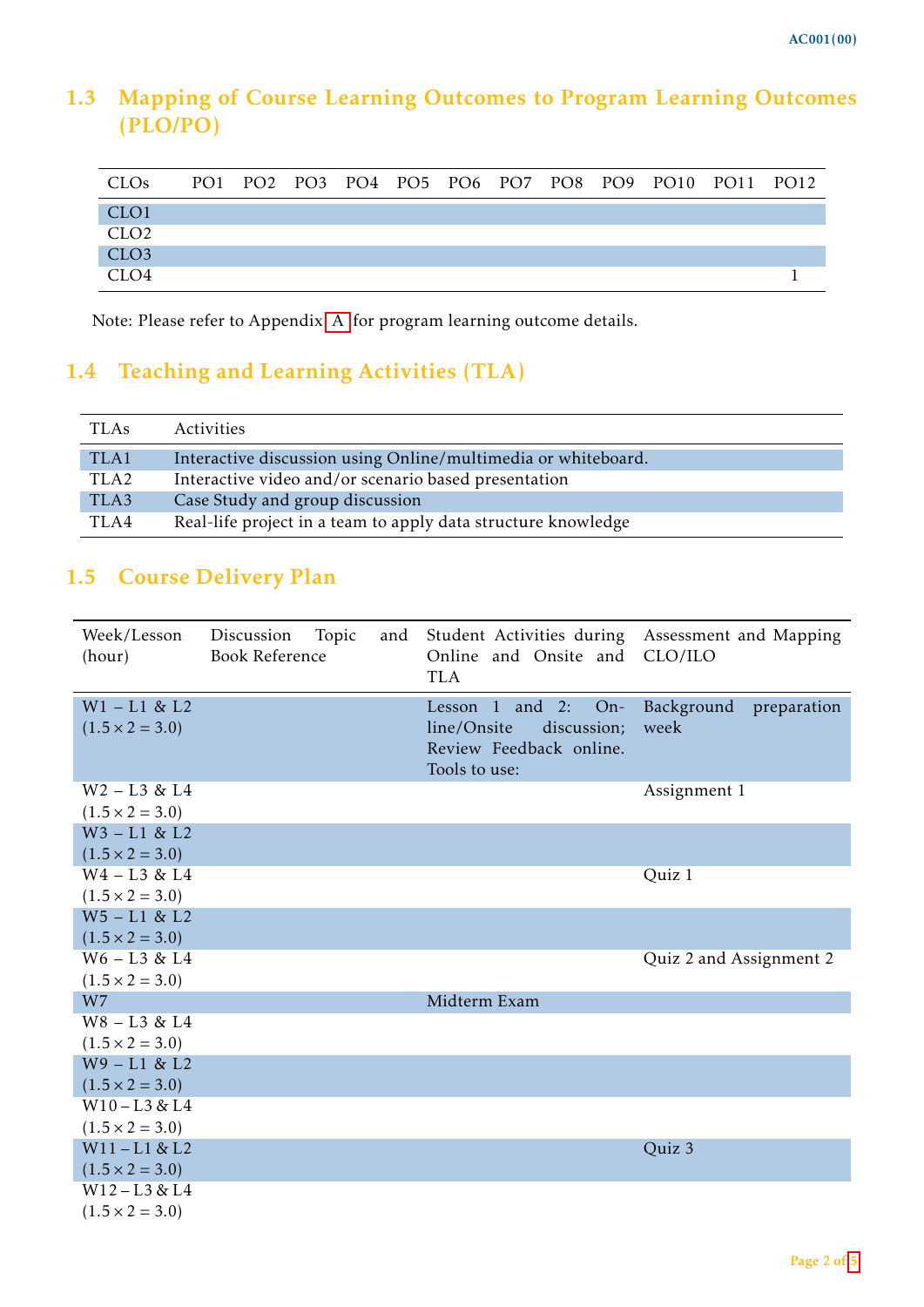| $W13 - L1 & 2l$        |            |
|------------------------|------------|
| $(1.5 \times 2 = 3.0)$ |            |
| W14                    | Final Exam |

### 1.6 Text and Reference Materials

- 1. Textbook:
	- Network Fundamentals, CCNA Exploration Companion Guide Mark Dye, Rick McDonald, Antoon Rufi
- 2. References:
	- Computer Networks, Andrew S. Tanenbaum, David J. Wetherall, Pearson, July 23, 2013
	- Data Communications and Networking, Behrouz A. Forouzan, Sophia Chung Fegan, Huga Media, 2013
	- Additional materials will be provided as required.

#### 1.7 Distribution of Marks for Assessment

#### *1.7.1 Cumulative Impact Evaluation (CIE) (60 marks)*

| Bloom's Criteria Attendance Quiz Assignment Presentation Mid Exam |  |  |  |
|-------------------------------------------------------------------|--|--|--|
| Remember                                                          |  |  |  |
| Understand                                                        |  |  |  |
| Apply                                                             |  |  |  |
| Analyze                                                           |  |  |  |
| Evaluate                                                          |  |  |  |
| Create                                                            |  |  |  |

#### *1.7.2 Semester End Examination (SEE) (40 marks)*

| Bloom's Criteria | Score for the Test |
|------------------|--------------------|
| Remember         |                    |
| Understand       |                    |
| Apply            |                    |
| Analyze          |                    |
| Evaluate         |                    |
| Create           |                    |

## 1.8 Grading Policy

| Policy        |      | Letter Grade Grade Point Assessments |                      |
|---------------|------|--------------------------------------|----------------------|
| 95% and above | $A+$ | 4.00                                 | Outstanding          |
| 85% to 94%    | A    | 4.00                                 | Superlative          |
| 80% to 84%    | $A-$ | 3.80                                 | Excellent            |
| 75% to 79%    | $B+$ | 3.30                                 | Very Good            |
| 70% to 74%    | B    | 3.00                                 | Good                 |
| 65% to 69%    | $B-$ | 2.80                                 | Average              |
| 60% to $64%$  | $C+$ | 2.50                                 | <b>Below Average</b> |
| 55% to 59%    | C    | 2.20                                 | Passing              |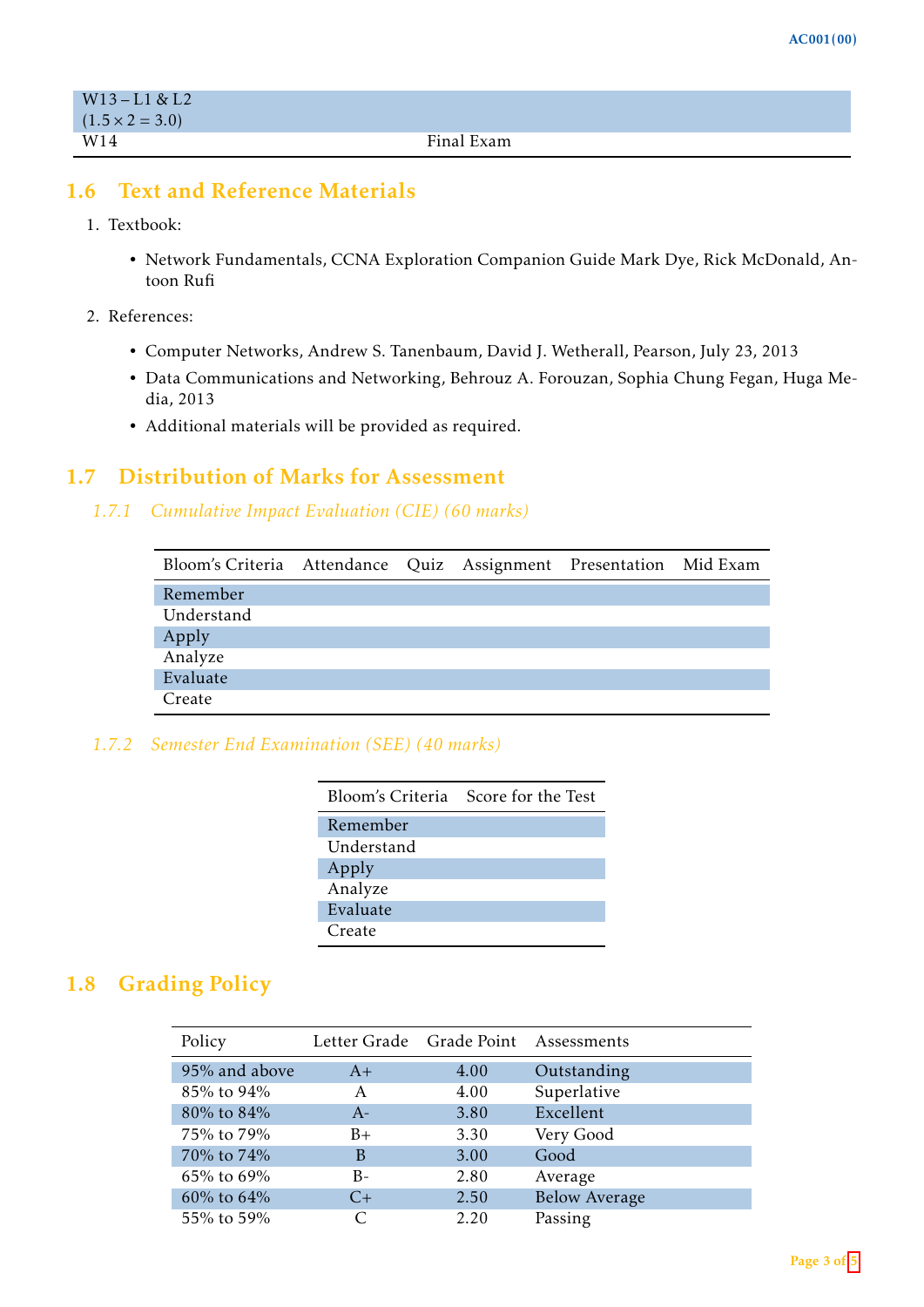| 50\% to 54\% |    | 1.50 | Probationary              |
|--------------|----|------|---------------------------|
| below $50\%$ | F  | 0.00 | Fail                      |
|              |    | 0.00 | Incomplete                |
|              | W  | 0.00 | Withdrawn                 |
|              | AW | 0.00 | Administrative Withdrawal |

your name Prof. Syed Akhter Hossain, PhD Course Teacher Head of the Department February 20, 2021 February 20, 2021